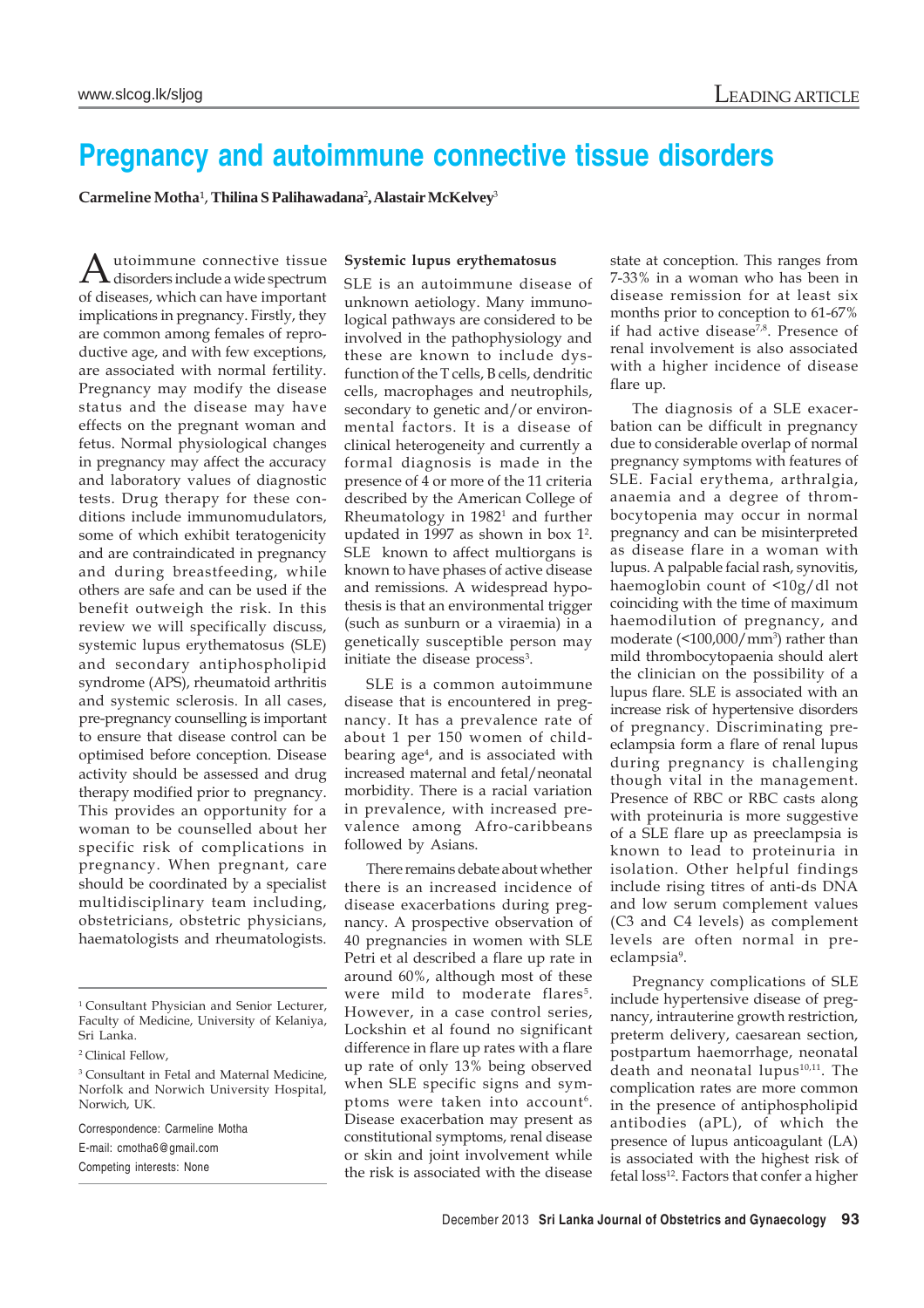# **Box 1. 1997 update of the 1982 American College of Rheumatology revised criteria for classification of systemic lupus erythematosus**<sup>2</sup>

| <b>Criterion</b>                                                                                                                                         | <b>Definition</b>                                                                                                                                                                                                                                                                                                                                                                                                                                                                                         |
|----------------------------------------------------------------------------------------------------------------------------------------------------------|-----------------------------------------------------------------------------------------------------------------------------------------------------------------------------------------------------------------------------------------------------------------------------------------------------------------------------------------------------------------------------------------------------------------------------------------------------------------------------------------------------------|
| 1. Malar rash                                                                                                                                            | Fixed erythema, flat or raised, over the malar eminences, tending to spare the nasolabial folds                                                                                                                                                                                                                                                                                                                                                                                                           |
| 2. Discoid rash                                                                                                                                          | Erythematous raised patches with adherent keratotic scaling and follicular plugging; atrophic<br>scarring may occur in older lesions                                                                                                                                                                                                                                                                                                                                                                      |
| 3. Photosensitivity                                                                                                                                      | Skin rash as a result of unusual reaction to sunlight, by patient history or physician observation                                                                                                                                                                                                                                                                                                                                                                                                        |
| 4. Oral ulcers                                                                                                                                           | Oral or nasopharyngeal ulceration, usually painless, observed by physician                                                                                                                                                                                                                                                                                                                                                                                                                                |
| 5. Nonerosive arthritis                                                                                                                                  | Involving 2 or more peripheral joints, characterized by tenderness, swelling, or effusion                                                                                                                                                                                                                                                                                                                                                                                                                 |
| 6. Pleuritis or pericarditis                                                                                                                             | Pleuritis - convincing history of pleuritic pain or rubbing heard by a physician or evidence of pleural<br>effusion<br>OR<br>Pericarditis - documented by electrocardigram or rub or evidence of pericardial effusion                                                                                                                                                                                                                                                                                     |
| 7. Renal disorder                                                                                                                                        | Persistent proteinuria > 0.5 grams per day or > $3+$ if quantitation not performed<br><b>OR</b><br>Cellular casts - may be red cell, hemoglobin, granular, tubular, or mixed                                                                                                                                                                                                                                                                                                                              |
| 8. Neurological disorder                                                                                                                                 | Seizures: in the absence of offending drugs or known metabolic derangements; e.g., uremia,<br>ketoacidosis, or electrolyte imbalance<br><b>OR</b><br>Psychosis: in the absence of offending drugs or known metabolic derangements, e.g., uremia,<br>ketoacidosis, or electrolyte imbalance                                                                                                                                                                                                                |
| 9. Haematolgical disorder                                                                                                                                | Hemolyticanemia - with reticulocytosis<br><b>OR</b><br>Leukopenia $-$ <4,000/mm <sup>3</sup> on $\geq$ 2 occasions<br><b>OR</b><br>Lyphopenia $-$ <1,500/ mm <sup>3</sup> on $\geq$ 2 occasions<br><b>OR</b><br>Thrombocytopenia $-$ <100,000/ mm <sup>3</sup> in the absence of offending drugs                                                                                                                                                                                                          |
| 10. Immunological disorder                                                                                                                               | Anti-DNA: antibody to native DNA in abnormal titer<br><b>OR</b><br>Anti-Sm: presence of antibody to Sm nuclear antigen<br>OR<br>Positive finding of antiphospholipid antibodies on:<br>1. an abnormal serum level of IgG or Ig Manticardiolipin antibodies,<br>2. a positive test result for lupus anticoagulant using a standard method, or<br>3. a false-positive test result for at least 6 months confirmed by Treponemapallidum<br>immobilization or fluorescent treponemal antibody absorption test |
| 11. Positive antinuclear antibody                                                                                                                        | An abnormal titer of antinuclear antibody by immunofluorescence or an equivalent assay at any<br>point in time and in the absence of drugs                                                                                                                                                                                                                                                                                                                                                                |
| For the purpose of diagnosis, a person should have 4 or more of the criteria present, serially or simultaneously, during any interval of<br>observation. |                                                                                                                                                                                                                                                                                                                                                                                                                                                                                                           |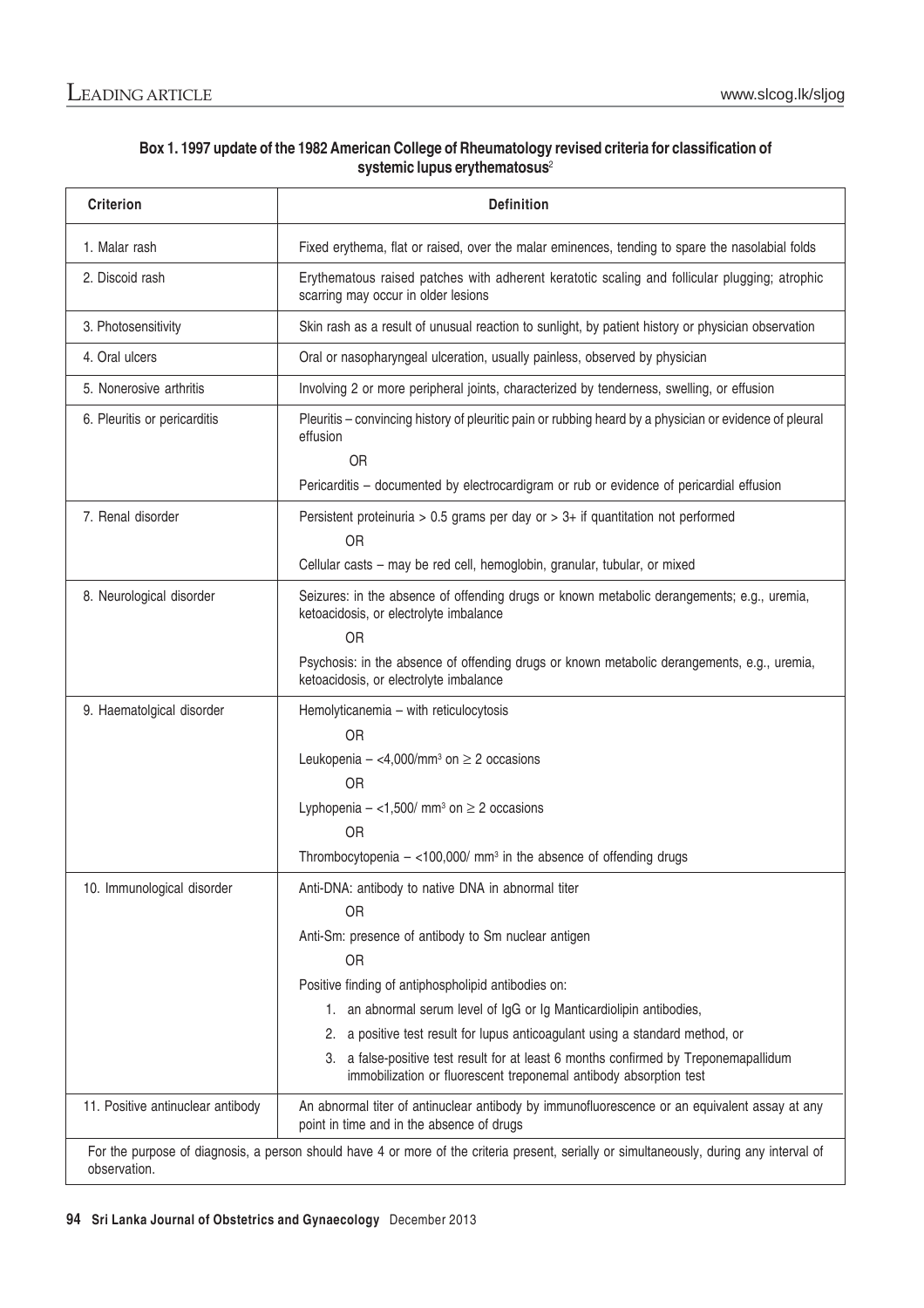a risk during pregnancy include previous poor obstetric history (severe preeclampsia or HELLP syndrome), renal (a baseline creatinine of > 2.8 mg/dL) or cardiac involvement, pulmonary hypertension, interstitial lung disease with a forced vital capacity of < 1 litre, active disease at conception, high dose steroid therapy, and presence of aPL and nuclear antigens (Ro, La) $^{13}$ . In patients with such risk factors, especially the presence of active nephritis or pulmonary hypertension pregnancy should be avoided. In early pregnancy in the presence of these risk factors, termination of pregnancy should be discussed.

Neonatal lupus is due to passively transferred autoantibodies. It is seen in women with anti Ro or anti La antibodies with a risk of fetal heart block in 2% of such women. Which accounts for 90-95% cases of fetal or neonatal heart block. Transient neonatal cutaneous lupus is also a feature.

Management of SLE during pregnancy includes monitoring of disease activity and treatment of active disease in the event of exacerbations. Monitoring should be commenced at the beginning of the pregnancy and the initial assessment should include recording of blood pressure, assessment of renal function by GFR and a urine/ protein creatinine ratio, a full blood count, assessing for anti Ro and Anti La antibodies, lupus anticoagulant (LA), anticardiolipin (aCL) antibodies, anti-double stranded DNA (dsDNA) antibodies and a uric acid level. During pregnancy a full blood count should be performed at least monthly and GFR, and anti-dsDNA antibodies should be performed at least once every trimester, especially in women with renal involvement<sup>14</sup>. Fetal monitoring should include regular growth scans which should be tailored to the individual risk, with those with high risk factors, undergoing monthly scans from 20 weeks. If growth restriction is suspected, umbilical artery doppler should be performed. Weekly auscultation of the fetal heart should be undertaken from 16 weeks of gestation in the presence of Anti Ro

of Anti-La antibodies. Treatment of fetal heart block is difficult. Trials of high dose corticosteroids, immunoglobulin and plasmapheresis have been disappointing and the disease has a high mortality<sup>15</sup>. If the fetus is viable, delivery followed by cardiac pacing should be considered.

The UK National Institute of Clinical Excellence (NICE) recommend starting low dose aspirin in women with SLE. As some women will experience exacerbations during the postpartum period, periodic assessment is recommended during the pueperium. A urinalysis and a urine protein to creatinine ratio, full blood count and anti-dsDNA antibodies are recommended during these assessments.

Treatment of active disease during pregnancy is often complex due to the harmful effects of the medication on the fetus. Although they may reduce fertility, NSAIDs are considered safe during the late first and second trimesters but should be discontinued in the third trimester. Hydroxychloroquine is considered to be safe during pregnancy. Prednisolone and methylprednisolone cross the placenta minimally while dexamethasone and betamethasone can reach the fetus at much higher concentrations. Glucocorticosteroids are relatively safe during pregnancy though an association with cleft palate has been described. The treatment aim should be to control the disease with the minimal dose of corticosteroids and at doses less than 10mg of prednisolone per day, no major adverse effects have been noted. Women on steroids should be periodically screened for gestational diabetes. Azathioprine may be used with caution during pregnancy but should be used in the first trimester only in severe disease. Mycophenolate and methotrexate should not be used in the pregnancy due to their teratogenic effects. Cyclophosphamide should be used only in life threatening disease of the mother and often such use may result in fetal demise either due to disease severity or the effects of the medication<sup>16</sup>. Data on newer drugs is scarce. During the postpartum period

the treatment is similar to that of a non-pregnant patient with special advise on breastfeeding depending on the drug used.

### **Antiphospholipid syndrome**

Antiphospholipid syndrome (APS) is an autoimmune disease that increases the tendency to form blood clots and is associated with poor obstetric outcome. It demonstrates a wide spectrum of manifestations and is diagnosed in the presence of clinical criteria which includes arterial or venous thrombosis or poor obstetric history (recurrent early pregnancy loss, late pregnancy loss or placenta mediated pregnancy complications) in the presence of antiphospholipid antibodies as shown in  $Box$   $2^{17}$ . APS can occur as a primary disease or secondary to autoimmune conditions such as SLE. The prevalence of primary APS in the general population is estimated to be around 0.5%<sup>18</sup>, while APS secondary to SLE is found with a higher prevalence (up to  $35\%$ )<sup>19</sup>. These antibodies may be prevalent in up to 5% of the general population<sup>20</sup> but it's significance in the absence of clinical features of APS is unknown.

Pregnancy complications associated with APS include preeclampsia, severe growth restriction, placental abruption and intrauterine  $f$ etal death<sup>21</sup>. The exact mechanism of the pathophysiology in APS is not clearly understood. Animal studies have demonstrated that in addition to thrombosis within the uteroplacental circulation<sup>22</sup> the aPL antibodies directly bind to the trophoblastic cells and cause cellular injury, defective tissue invasion and a local inflammatory response triggered by classical and alternative complement pathways<sup>23</sup>.

Many studies and subsequent systematic reviews have demonstrated a beneficial effect of aspirin and LMWH treatment in prevention of early pregnancy loss in individuals affected by APS<sup>24</sup>. However, the efficacy of such treatment in prevention of late pregnancy complications has not been clearly demonstrated<sup>25</sup>. New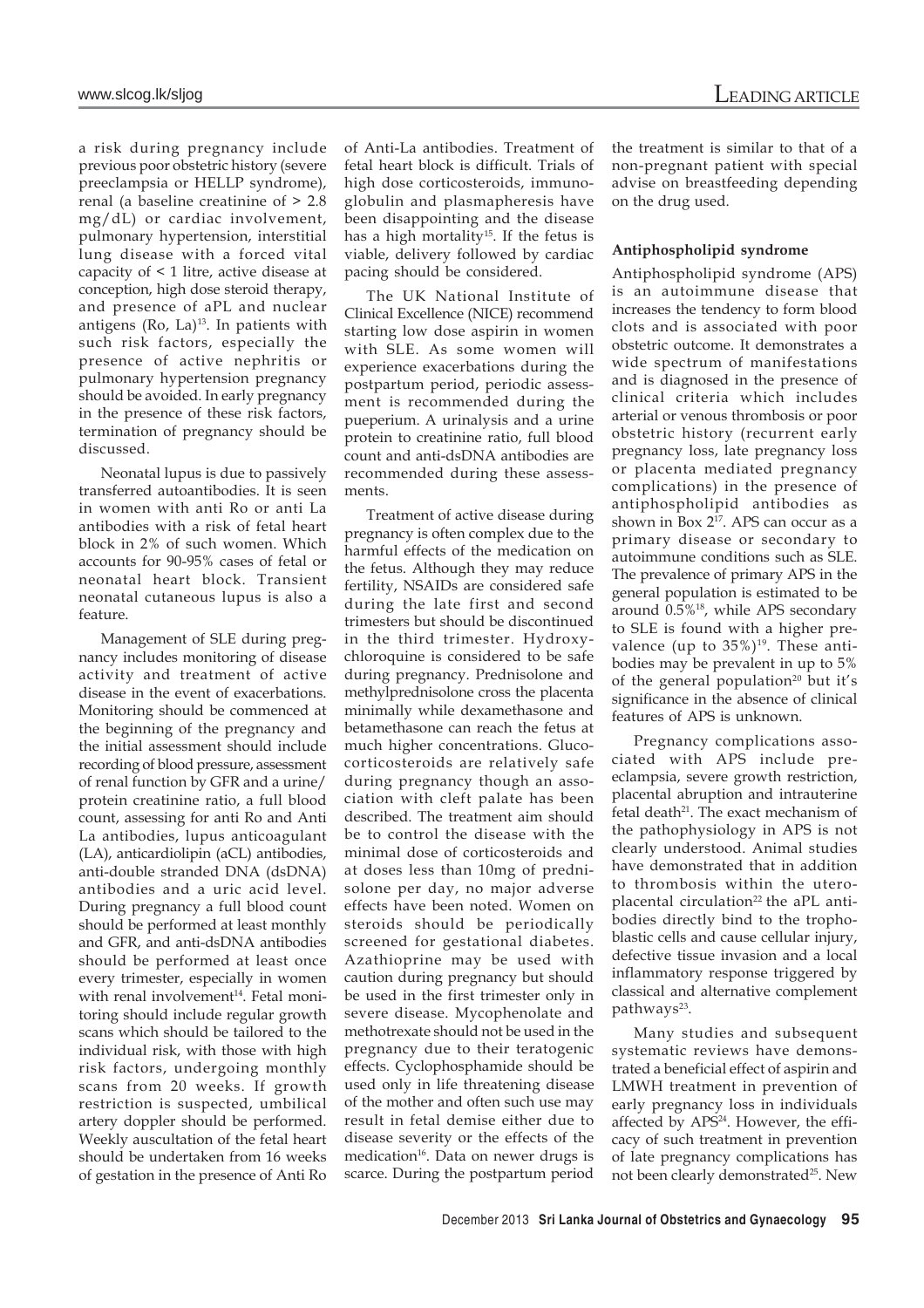# **Box 2. Revised classification criteria for the antiphospholipid syndrome**<sup>17</sup>

Antiphospholipid antibody syndrome (APS) is present if at least one of the clinical criteria and one of the laboratory criteria that follow are met

## **Clinical criteria**

1. Vascular thrombosis

One or more clinical episodes of arterial, venous, or small vessel thrombosis

- 2. Pregnancy morbidity
	- (a) One or more unexplained deaths of a morphologically normal fetus at or beyond the 10th week of gestation
	- OR
	- (b) One or more premature births of a morphologically normal neonate before the 34th week of gestation because of eclampsia or severe pre-eclampsia or recognized features of placental insufficiency
	- OR
	- (c) Three or more unexplained consecutive spontaneous abortions before the 10th week of gestation

## **Laboratory criteria**

- 1. Lupus anticoagulant (LA) present in plasma, on 2 or more occasions at least 12 wks apart
- 2. Anticardiolipin (aCL) antibody of IgG and/or IgMisotype in serum or plasma, present in medium or high titer (i.e. >40 GPL or MPL, or >the 99th percentile), on 2 or more occasions, at least 12 wks apart
- 3. Anti-beta2 glycoprotein-I antibody of IgG and/or IgMisotype in serum or plasma (in titer>the 99th percentile), present on 2 or more occasions, at least 12 wks apart

evidence is emerging that such treatment may be beneficial in prevention of placental mediated adverse events such as early onset severe preeclampsia. It is recommended that combined treatment be continued throughout the pregnancy to reduce these late pregnancy complications. Heparin should be discontinued at the onset of labour due to safety issues related to regional anaesthesia such as spinal or epidural blockade and to minimise the risk of postpartum haemorrhage. Elective induction of labour should be considered, particularly in patients on therapeutic doses of heparin. Low dose aspirin on the other hand does not carry a similar risk and maybe continued until the end of the pregnancy. Prophylactic LMWH should

be recommenced in the immediate postpartum period after a lapse of at least 12 hours from insertion of spinal needle or removal of the epidural catheter in order to minimise the risk of maternal venous thromboembolism. Such treatment is continued for 6 weeks postpartum.

## **Rheumatoid arthritis**

Rheumatoid arthritis is a complex autoimmune inflammatory condition which causes synovial inflammation in a symmetrical pattern leading to matrix destruction including damage to bone and cartilage. It is known to affect around 1% of the population and shows predominance (2.5 to 1) in females<sup>26</sup>. Therefore it is often encountered in routine obstetric practice. Due

to it's high prevalence among females it has been suggested that sex hormones may have role in disease progression of rheumatoid arthritis and it has been observed that symptoms of affected women often alter between the follicle and luteal phase of the menstrual cycle<sup>27</sup>.

Pregnancy causes endocrine changes as well as modifications in the immune system. The levels of adrenal androgen levels such as dehydroepiandrosterone (DHEA), cortisol, oestrogen and progesterone levels are elevated during pregnancy. The changes in the immune system include a diminished activity of natural killer cells, an increase in soluble TNF-α receptors, an increase in serum plasma levels of interleukin (IL)-1 receptor antagonists and a shift of the cytokines from Th-1 to Th-2, all of which tend to diminish disease activity in rheumatoid arthritis.

Majority of patients (66-75%) experience symptom improvement during pregnancy<sup>28,29</sup>. The improvement in symptoms often begins in the first trimester and lasts up to a few weeks into the postpartum period. However, difficulties arise in the event of exacerbations, as similar to other connective tissue disorders, there is considerable overlap between symptoms and physiological changes in pregnancy. Disease flares are observed in a significant proportion of women in the postpartum period. The postpartum stage is also recognised as a high risk period for the initial presentation of RA and this risk is highest following the first childbirth<sup>30</sup>. Though breastfeeding is suggested as a risk factor for disease exacerbations thought to be mediated by mechanisms related to elevated prolactin levels, such hypotheses lack definitive evidence.

In contrast to other autoimmune connective tissue disorders, RA was considered to have minimal effects on pregnancy and the offspring till recent times. This has been a difficult area of study since the number of patients managed by a particular centre is often small and of those cases only a smaller proportion would develop complications in either the mother or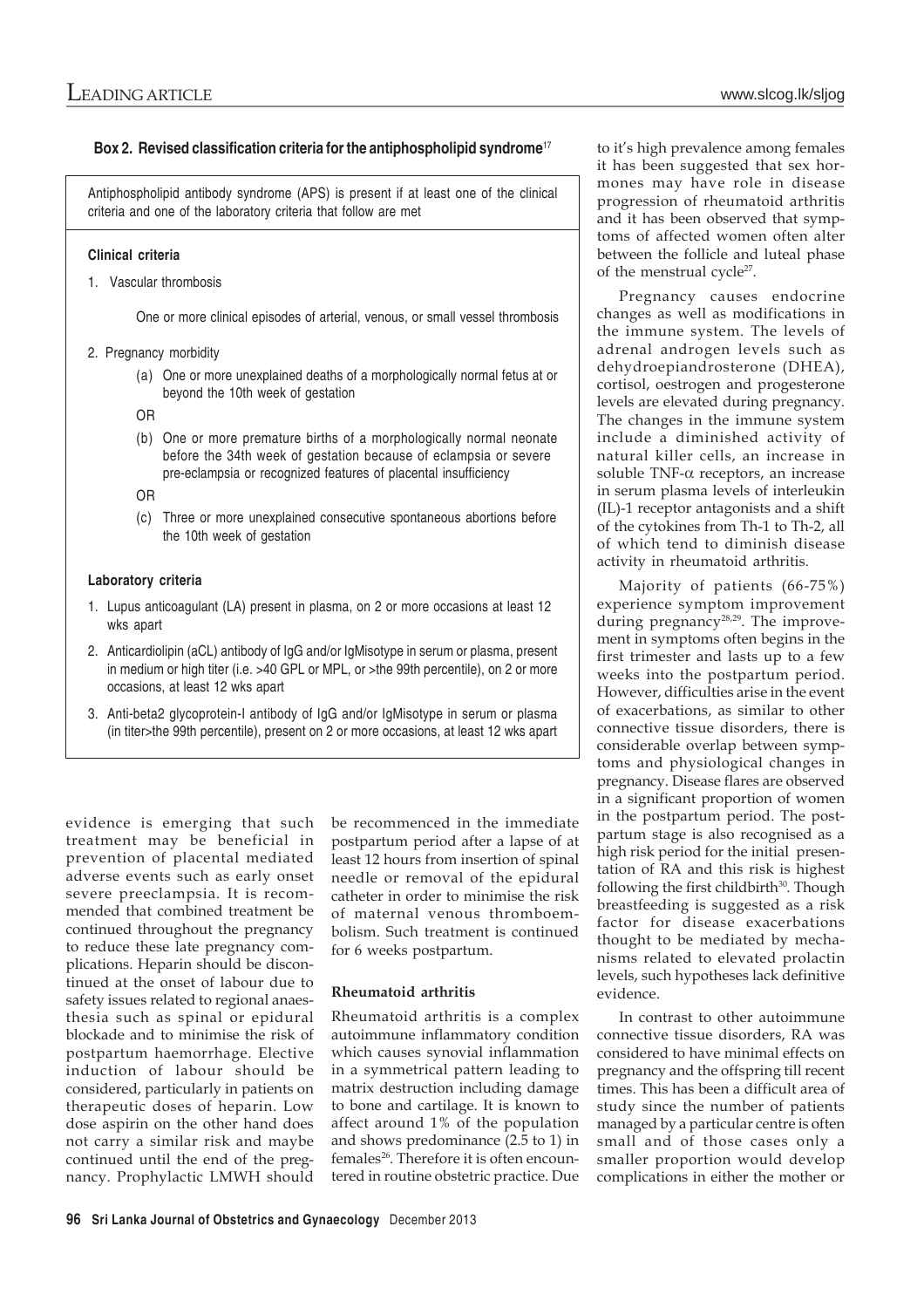the baby. However, recent evidence derived from multicentre studies as well as national birth data from many countries has shown associations between RA and pregnancy complications such as low birth weight, small for gestational age infants, premature delivery and a higher rate of caesarean section<sup>31-33</sup>. Though there has been some reports of an increased number of congenital anomalies, such as limb reduction defects and cleft palate, associated with RA, it is not very clear if such effects are due to the disease or the medication used in treatment<sup>31</sup>.

Treatment of RA during pregnancy is complicated by theteratogenic effects of the medication used. Many drugs described in the treatment of SLE are used in management of RA with similar restrictions and cautions. Additional drugs used in RA include sulfasalazine, which can be safely used in pregnancy and TNF inhibitors, in which the risk of congenital defects in not clearly understood. Therefore, TNF inhibitor use should be restricted to disease that is poorly controlled with other medication. Leflunomide, which is a disease modifying anti-rheumatic drug (DMARD), commonly used in the treatment of RA outside pregnancy has the potential for serious maternal and fetal complications. Therefore, as with methotrexate, such treatment should be stopped at least three months prior to conception and be avoided during pregnancy.

#### **Systemic sclerosis**

Systemic sclerosis (SSc) is a multisystem disease of unknown aetiology. It is characterised by overproduction of normal connective tissue with wide spread vascular damage and microvascular obliteration. The pathogenesis is believed to include inflammation, immune dysfunction, endothelial damage and cytokine and growth factor activation in the connective tissues $34$ . The excess fibrosis and vascular damage may lead to thickening of the skin, telangiectasia, digitalischaemia with ulcers, muscle wasting, dysphagia, malabsorption, diarrhoea, cardiac

arrhythmias, cardiac failure, pulmonary hypertension and renal failure. The associated changes in the skin are often referred to as scleroderma and may occur either in isolation or with involvement of other systems.

Due to its effect on multiple systems, SSc can complicate pregnancy in numerous ways. Possible complications of SSc in pregnancy include malignant hypertension due to renal involvement, rapidly worsening pulmonary hypertension, myocarditis and cardiac failure, dysphagia and oesophagitis leading to malnutrition, reduced mobility and difficulties in venous access due to skin changes, difficulties in anaesthesia, uterine and cervical changes leading to difficulties at delivery and risk of postpartum acceleration of scleroderma. The small number of patients, is a major limitation in drawing definitive conclusions regarding the effects of pregnancy on disease activity. Case reports of scleroderma renal crisis in pregnancy are reported but it is not clear if pregnancy exacerbates such events as some studies failed to demonstrate an association<sup>35</sup>.

Pregnancy was considered to pose an unacceptable risk to the woman's life and clinicians used to advice against pregnancy or recommended termination in the event a pregnancy. However, recent evidence has emerged regarding outcome of pregnancies in women with SSc, suggesting that with careful monitoring and appropriate treatment interventions, most women could go through pregnancy and delivery without major complications<sup>36</sup>. However, the risk of preterm labour, small for gestational age babies and risk of neonatal death does appear to be higher among women with SSc compared to normal controls<sup>37</sup>. As the risk of deterioration has been shown to be higher with active disease, women should be advised to delay pregnancy until adequate disease control is achieved. Scleroderma renal crisis is a life threatening complication and aggressive blood pressure control is required with ACE inhibitors. Inspite of the significant risks of ACE inhibitors to the fetus such as fetal renal dysfunction, especially in the third trimester, it may be life saving in controlling blood pressure.

Pregnancy may not be advisable in the presence of significant visceral involvement. The factors that are known to be associated with major adverse outcomes in pregnancy include severe cardiomyopathy (ejection fraction <30%) pulmonary hypertension, severe restrictive lung disease (forced vital capacity <50%) and renal insufficiency<sup>38</sup>.

The main modes of treatment in SSc are immunomodulation and antifibrotic treatment. However, as different organs are involved to varying degrees, an organ based treatment approach is often used. Modifications of the standard treatment maybe required during pregnancy due to effects on the fetus. Skin manifestations are often treated with ultraviolet light or local application of potent glucocorticosteroids. Topic steroid application is considered to be safe in pregnancy and during breastfeeding. The proton pump inhibitors used to treat oesophageal reflux disease include omeprazole, lansoprazole and pantoprazole. Their teratogenic potential has been studied in a study involving 295 pregnancies, which failed to show any association with structural defects. They are thus considered to be safe<sup>39</sup>. Antimalarial drugs (e.g. Hydroxycholoquine) as well as intravenous immunoglobulins are also considered to be safe during pregnancy. Cyclophosphamide is contraindicated in pregnancy due to its potential risk of teratogenicity (up to 20%), especially when used in the first trimester<sup>40</sup>. Newer treatment modalities, such as low dose cyclosporine A, are emerging but their safety has yet to be fully established<sup>41</sup>.

#### **Conclusion**

Pregnancy complicated by autoimmune connective tissue disorders is not uncommon as these conditions have a high prevalence among women of reproductive age. Due to the multivisceral involvement of these conditions compounded by changes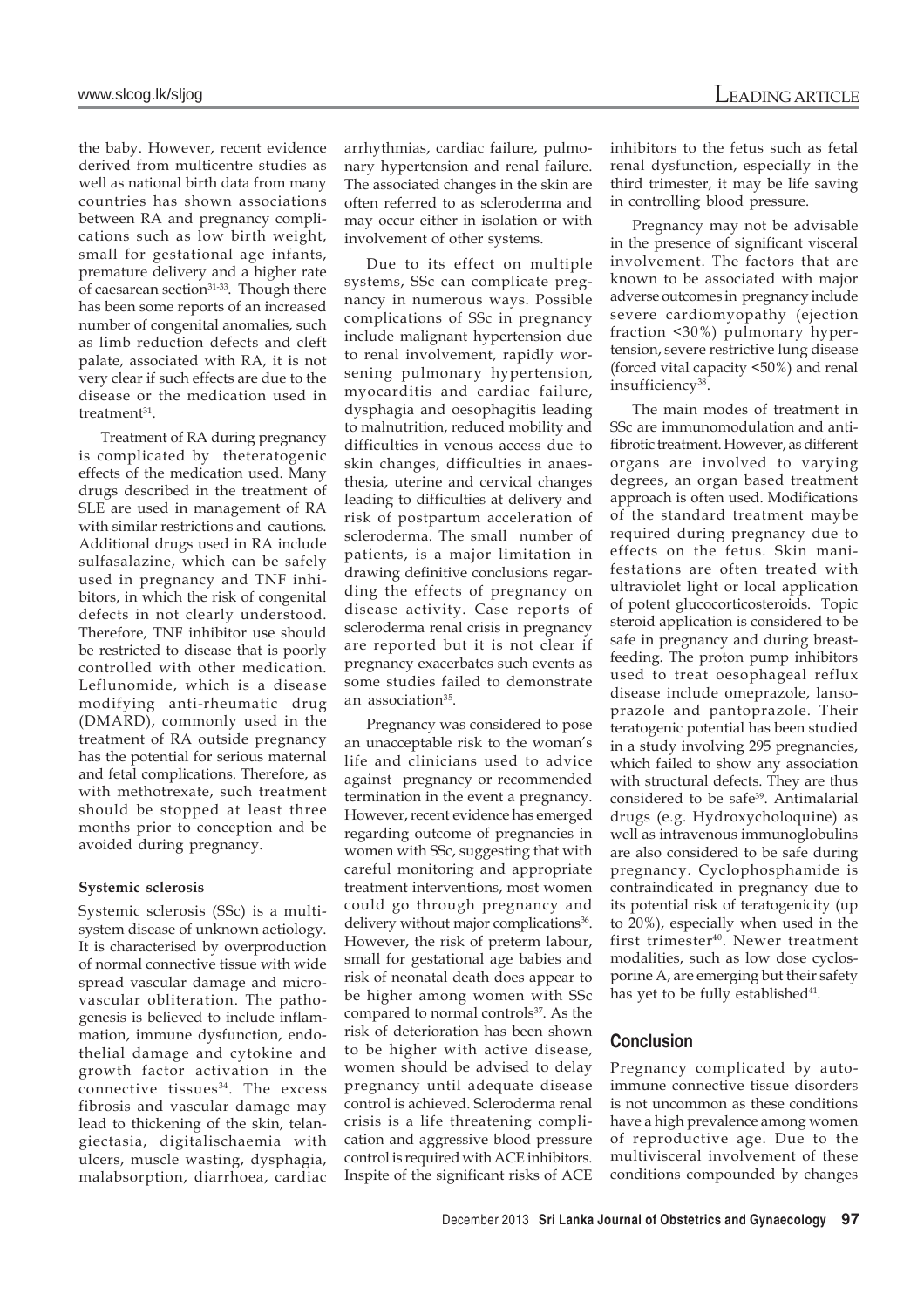in disease pattern due to immune modulatory changes that accompany pregnancy, significant morbidity is expected during pregnancy. Preconceptional counselling forms the cornerstone of a successful pregnancy outcome while regular monitoring of disease activity during pregnancy will identify early exacerbations which would enable timely interventions. Obstetricians should be familiar with these conditions in order to successfully manage them during pregnancy with the help of physicians specialised in management of such conditions.  $\blacksquare$ 

#### **REFERENCES**

**1.** Tan EM, Cohen AS, Fries JF, et al. The 1982 revised criteria for the classification of systemic lupus erythematosus. Arthritis Rheum 1982; 25: 1271-7.

**2.** Hochberg MC. Updating the American College of Rheumatology revised criteria for the classification of systemic lupus erythematosus. Arthritis Rheum 1997; 40: 1725-5. doi:10.1002/art.1780400928

**3.** Ulff-Møller CJ, Nielsen NM, Rostgaard K, et al. Epstein-Barr virus-associated infectious mononucleosis and risk of systemic lupus erythematosus. Rheumatology (Oxford) 2010; 49: 1706-12. doi: 10.1093/rheumatology/keq148

**4.** Tsokos GC. Systemic lupus erythematosus. N Engl J Med 2011; 365: 2110-21. doi:10.1056/NEJMra1100359

**5.** Petri M, Howard D, Repke J. Frequency of lupus flare in pregnancy. The Hopkins Lupus Pregnancy Center experience. Arthritis Rheum 1991;34:1538-45.

**6.** Lockshin MD, Reinitz E, Druzin ML, et al. Lupus pregnancy. Case-control prospective study demonstrating absence of lupus exacerbation during or after pregnancy. Am J Med 1984; 77: 893-8.

**7.** Hayslett JP. Maternal and fetal complications in pregnant women with systemic lupus erythematosus. Am J Kidney Dis 1991; 17: 123-6.

**8.** Bobrie G, Liote F, Houillier P, et al. Pregnancy in lupus nephritis and related disorders. Am J Kidney Dis 1987; 9: 339-43.

**9.** Buyon JP, Cronstein BN, Morris M, et al.

Serum complement values (C3 and C4) to differentiate between systemic lupus activity and pre-eclampsia. Am J Med 1986; 81: 194-200.

**10.** Clowse MEB. Lupus Activity in Pregnancy. Rheum Dis Clin North Am. 2007; 33: 237-52.doi:10.1016/j.rdc. 2007. 01.002

**11.** Yasmeen S, Wilkins EE, Field NT, et al. Pregnancy outcomes in women with systemic lupus erythematosus. Journal of Maternal-Fetal Medicine. 2001; 10: 91-6.

**12.** Opatrny L, David M, Kahn SR, et al. Association between antiphospholipid antibodies and recurrent fetal loss in women without autoimmune disease: a metaanalysis. J Rheumatol 2006; 33: 2214-21.

**13.** Ruiz-Irastorza G, Lima F, Alves J, et al. Increased rate of lupus flare during pregnancy and the puerperium: a prospective study of 78 pregnancies. Br J Rheumatol 1996; 35: 133-8.

**14.** Lockshin MD, Sammaritano LR. Lupus pregnancy. Autoimmunity 2003; 36: 33-40.

**15.** Capone C, Buyon JP, Friedman DM, et al. Cardiac Manifestations of Neonatal Lupus: A Review of Autoantibody-associated Congenital Heart Block and its Impact in an Adult Population. Cardiol Rev 2012; 20: 72- 6. doi:10.1097/CRD.0b013e31823c808b

**16.** Clowse MEB, Magder L, Petri M. Cyclophosphamide for lupus during pregnancy. Lupus 2005; 14: 593-7.

**17.** Miyakis S, Lockshin MD, Atsumi T, et al. International consensus statement on an update of the classification criteria for definite antiphospholipid syndrome (APS). 2006. 295-306. doi:10.1111/j.1538-7836. 2006. 01753.x.

**18.** Cohen D, Berger SP, Steup-Beekman GM, et al. Diagnosis and management of the antiphospholipid syndrome. BMJ 2010; 340: c2541.

**19.** Levine JS, Branch DW, Rauch J. The Antiphospholipid Syndrome. N Engl J Med 2002; 346: 752-63. doi:10.1056/NEJ Mra 002974.

**20.** Danza A, Ruiz-Irastorza G, Khamashta M. Antiphospohlipid syndrome in obstetrics. Best Pract Res Clin Obstet Gynaecol 2012;26:65-76. doi:10.1016/j. bpobgyn. 2011.10.006.

**21.** Rodger MA. An update on thrombophilia and placenta mediated pregnancy complications: what should we tell our patients? Thromb Res 2013; 131 Suppl 1: S25-7.doi:10.1016/S0049-3848(13)70015-X.

**22.** Branch DW. Antiphospholipid antibodies and fetal compromise. Thromb Res 2004;114: 415-8. doi:10.1016/j. thromres. 2004.08.005.

**23.** Greer IA. Thrombophilia: implications for pregnancy outcome. Thromb Res 2003; 109: 73-81. doi:10.1016/S0049-3848 (03) 00095-1

**24.** Empson M, Lassere M, Craig J, et al. Prevention of recurrent miscarriage for women with antiphospholipid antibody or lupus anticoagulant. Cochrane Database Syst Rev 2005; :CD002859. doi:10.1002/ 14651858.CD002859.pub2

**25.** Branch DW, Silver RM, Porter TF. Obstetric antiphospholipid syndrome: current uncertainties should guide our way. Lupus 2010;19:446-52. doi:10.1177/ 0961203310361490

**26.** Dugowson CE, Koepsell TD, Voigt LF, et al. Rheumatoid arthritis in women. Incidence rates in group health cooperative, Seattle, Washington, 1987-1989. Arthritis Rheum 1991; 34: 1502-7.

**27.** Case AM, Reid RL. Effects of the menstrual cycle on medical disorders. Arch Intern Med 1998; 158: 1405-12.

**28.** Persellin RH. The effect of pregnancy on rheumatoid arthritis. Bull Rheum Dis 1976; 27: 922-7.

**29.** Ostensen M. The influence of pregnancy on blood parameters in patients with rheumatic disease. Scand J Rheumatol 1984; 13: 203-8.

**30.** Silman A, Kay A, Brennan P. Timing of pregnancy in relation to the onset of rheumatoid arthritis. Arthritis Rheum 1992; 35: 152-5.

**31.** Chakravarty EF. Rheumatoid arthritis and pregnancy: where do we go from here? J Intern Med 2010;268:309-11. doi:10.1111/ j. 1365-2796.2010.02250.x

**32.** Chakravarty EF. Rheumatoid arthritis and pregnancy: beyond smaller and preterm babies. Arthritis Rheum 2011; 63: 1469-71. doi:10.1002/art.30206

**33.** Lin H-C, Chen S-F, Lin H-C, et al. Increased risk of adverse pregnancy outcomes in women with rheumatoid arthritis: a nationwide population-based study. Ann Rheum Dis 2010;69:715-7. doi:10.1136/ ard.2008.105262